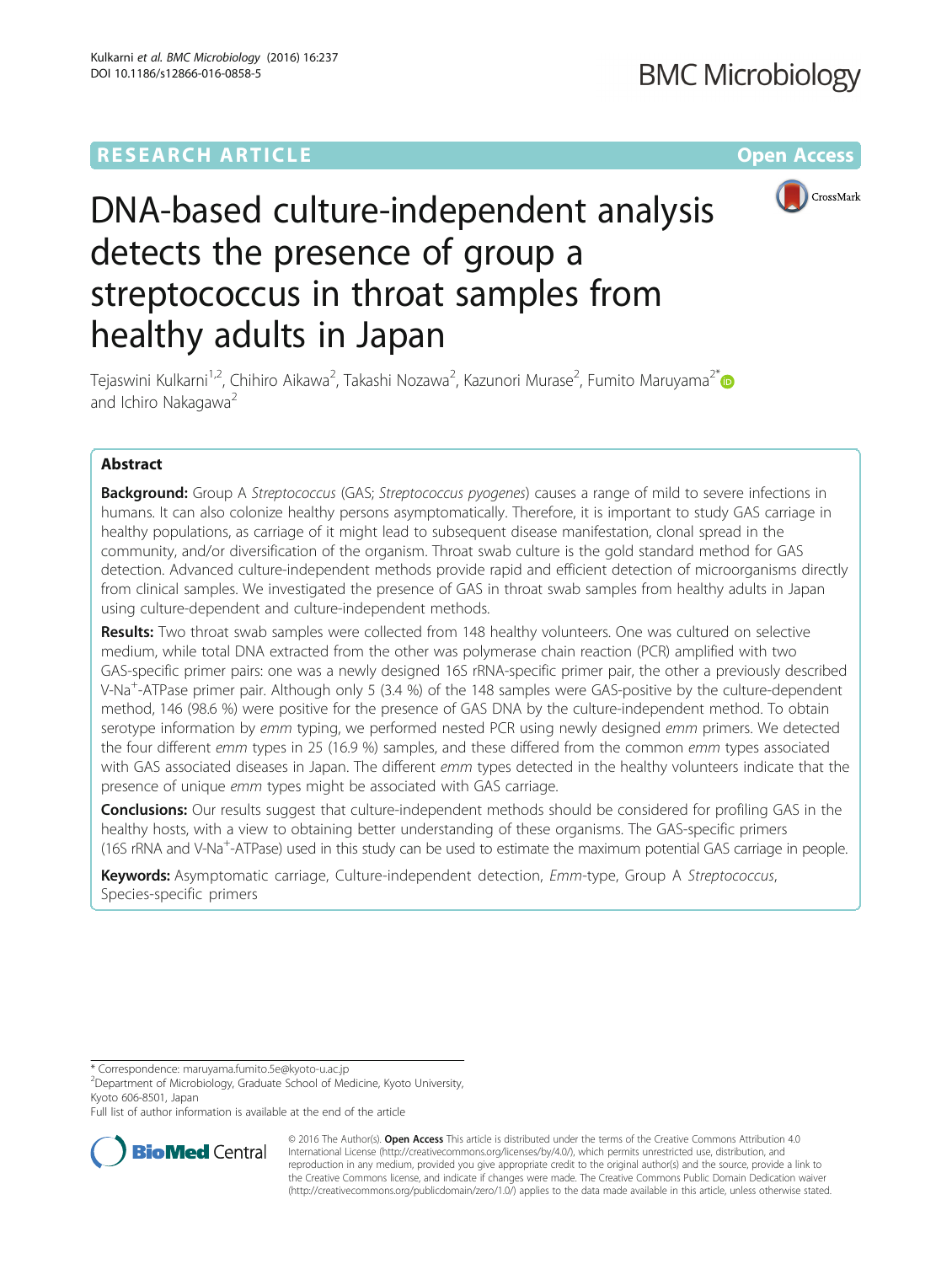## Background

Group A Streptococcus (GAS; Streptococcus pyogenes), an extensively studied pathogen, causes mild and severe human diseases [[1](#page-7-0)]. As an exclusively human pathogen, GAS is spread in the community through direct humanto-human transmission. GAS can also colonize a healthy host without any apparent clinical signs or symptoms [[2, 3\]](#page-7-0). It has been reported that the rate of asymptomatic GAS carriage is high in children (2.5–32 %) and low in adults (1.5–4.9 %) [[4](#page-7-0)–[7](#page-7-0)]. Asymptomatic pathogen presence in people might be associated with reduced pathogen virulence and/or effective host immune responses against the pathogen [[8\]](#page-7-0). The carriage state of the pathogen might lead to subsequent disease manifestation [[9\]](#page-7-0) and/or its metabolic diversification to cope with unfavorable conditions in the host such as harmful pH or nutrient depletion [\[7](#page-7-0)]. Therefore, investigating the GAS carriage state is a prerequisite for enhanced understanding of the population biology of GAS in terms of disease spread and pathogen survival in the community.

In clinical microbiology, standard cultivation methods are considered the 'gold standard' for microorganism detection because the phenotypic characterization of clinical isolates is important for determining the treatment directions, but such methods are laborious and timeconsuming [\[10](#page-7-0), [11\]](#page-7-0). Additionally, cultivation methods often fail to detect pathogens present in different physiological states such as viable but nonculturable (VBNC) in host niches [\[11, 12\]](#page-7-0). In contrast, by employing nucleic acid extracted directly from clinical samples, cultureindependent methods provide rapid results for bacteria detection with high sensitivity and specificity [[10, 11](#page-7-0), [13, 14](#page-7-0)]. In particular, polymerase chain reaction (PCR)-based methods using species-specific primers targeting the 16S rRNA [\[15](#page-7-0)–[21\]](#page-7-0) or other conserved genes [[11](#page-7-0), [22](#page-7-0)–[26\]](#page-7-0) are used widely for detecting microorganisms in the fields of clinical and environmental microbiology.

The aim of the present study was to investigate the presence of GAS in throat swab samples from healthy adults in Japan using culture-dependent and cultureindependent methods. We designed new GAS-specific 16S rRNA and emm primers and investigated the GAS carriage rate in swab samples from the throats of healthy adults. The specificities of these primers were tested against other Streptococcus species and their sensitivities were evaluated by serial dilution of the DNA extracts obtained from GAS cultures. The 16S rRNA primer pair was used for specific PCR detection of GAS from human throat swab samples in combination with the V-Na + -ATPase primer pair reported previously [[27](#page-7-0)], while the newly designed *emm* primers were used to obtain *emm* sequence information to check the GAS serotypes.

## **Methods**

## Study design

The ethical committee of Tokyo Medical and Dental University approved this study. Throat swab samples were collected from October 2013 to June 2014 from students and staff from various departments in the Dental Faculty of the Tokyo Medical and Dental University, Tokyo, Japan (age range 20–60 years). All participants were volunteers who provided informed consent. Participants were considered to be healthy if they lacked any apparent clinical signs and symptoms such as sore throat or cold for at least 2 weeks before sample collection. Out of a total 165 participants, 17 with sore throat/ throat pain or any kind of infection for unknown reasons were excluded from the final analysis (Additional file [1:](#page-6-0) Table S1).

#### Sample collection

Two throat swabs were collected from the upper pharyngeal region of each volunteer ( $n = 148$ ). One swab was dipped into 500 μl of sterile Trypticase soy broth (TSB; BBL Microbiology Systems, Cockeysville, Md.) for the culture-dependent study. The other swab was dipped into 600 μl of the sterile bead solution from the Power-Soil DNA isolation kit (MO BIO Laboratories, Carlsbad, CA), mixed for 20–30 s, and the resultant solution was stored at −80 °C prior to further extraction steps.

#### GAS-specific primers

To design the GAS-specific primers, the 16S rRNA sequences from Streptococcus spp. were obtained from the Ribosomal Database Project (RDP) [\(http://rdp.cme.m](http://rdp.cme.msu.edu/)[su.edu/](http://rdp.cme.msu.edu/)), and the potential PCR primer target regions were manually determined using a Probe Match algorithm. Among nine variable regions (V1–9) in the 16S rRNA sequences, the hypervariable 2 (V2) region is known to be one of the best target sequences for distinguishing Streptococcus spp. [\[15\]](#page-7-0). Therefore, we selected the V2 region and designed GAS-specific primers based on the alignment profiles made by a multiple sequence alignment program (MAFFT) with default parameters [[28\]](#page-7-0). Primers for the putative sodium-V-ATPase subunit B (V-Na<sup>+</sup> -ATPase) region, as described by Hung et al. [[27\]](#page-7-0), was also used for GAS detection in the throat swab samples. To obtain the *emm*-type information from the total DNA extracted from the throat swabs, we adapted the nested PCR strategy for the Vir regulon (virulence regulon, recently referred to as *Mga*), which consists of a tandemly linked family of M proteins genes such as *fcrA*, emm, enn, scpA [[29, 30](#page-7-0)]. vir primers, as described by Gardiner et al. [[29\]](#page-7-0), were used for the primary nested PCR. New *emm* primers were designed based on the alignment profiles of the untrimmed *emm* sequences in the Centers for Disease Control and Prevention (CDC)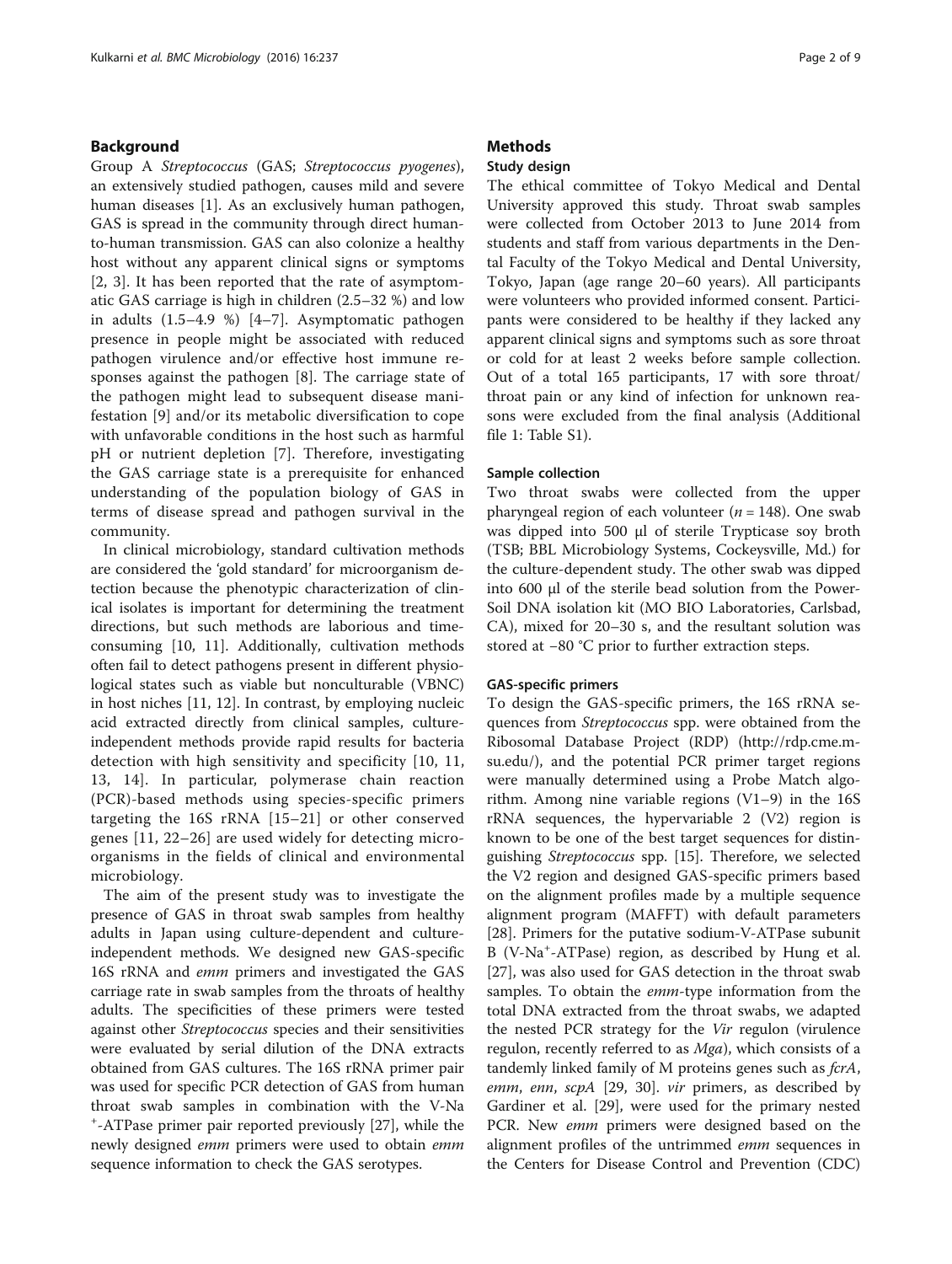emm database ([ftp://ftp.cdc.gov/pub/infectious\\_diseases/](ftp://ftp.cdc.gov/pub/infectious_diseases/biotech/emmsequ/) [biotech/emmsequ/\)](ftp://ftp.cdc.gov/pub/infectious_diseases/biotech/emmsequ/) by MAFFT with the default parameter. The nucleotide sequences of all the primer pairs are shown in Table 1.

### Primer specificity and sensitivity

To evaluate the specificities of the selected primers, 11 GAS strains (isolated from pharyngitis infections in infants with different GAS emm types) and 11 other non-GAS Streptococcus strains (listed in Additional file [1](#page-6-0): Table S2) were incubated overnight in TSB at 37 °C. Genomic DNA extraction was performed using a DNeasy Blood and Tissue kit (Qiagen, Hilden, Germany) according to the manufacturer's instructions, and the concentration of the extracted DNA was quantified using a Quant-iT PicoGreen dsDNA assay kit (Invitrogen, Carlsbad, USA). For primer specificity testing, PCR was performed in a 20 μl volume containing 2 ng of template DNA from the selected strains. S. pyogenes JRS4 DNA and sterile deionized water were used as the positive and negative controls, respectively. To check the primer sensitivities, PCRs were performed using serially diluted S. pyogenes JRS4 (M6) DNA with a concentration range from 0.625 fg to 6.25 ng, which corresponds to 0.3 to  $3 \times 10^6$  genome copies of GAS. All PCRs were performed using MightyAmp DNA polymerase (Takara, Tokyo, Japan).

## GAS detection methods

Two methods, culture dependent and independent, were used to detect GAS in throat swabs from healthy adults (Fig. [1](#page-3-0)).

### Culture-dependent study

For the culture-dependent method, swabs were streaked onto the following two types of agar medium, supplemented with 5 % defibrinated sheep blood (Japan Biotest Laboratories, Tokyo, Japan): Selective Strep Agar, Modified#2 (SSB) (Acumedia Manufacturers Inc., Baltimore, MD) and Columbia-CNA agar (BD, Sparks, MD, USA).

| Table 1 Primers used in this study |  |
|------------------------------------|--|
|------------------------------------|--|

In addition to streaking, each throat swab dipped TSB broth was also added to 1.2 ml of fresh TSB for enrichment. Enriched cultures were spread onto SSB agar plates and incubated for a further 24 h. All cultivations were carried at 37 °C under anaerobic conditions using the AnaeroPack system (Mitsubishi Gas Chemical Co., Tokyo, Japan).

After 24 h incubation, colonies showing beta hemolysis were selected randomly and checked for bacitracin sensitivity by the disk diffusion method [\[2](#page-7-0)] using sterile paper discs impregnated with 0.04 U Bacitracin (Nacalai Tesque, Kyoto, Japan). Next, single colony lysates, prepared using Lyse-N-Go PCR reagent (Thermo Scientific, Rockford, IL, USA), were examined using GAS-specific 16S rRNA and V-Na+<sup>−</sup> ATPase primers, and GAS serotyping was performed using the CDC emm primers. The 25 <sup>μ</sup>l PCR mixtures each contained 2.5 μl of 10 X Ex Taq buffer, 2 μl of dNTPs, 2 μl of a 10 μM primer mix, 0.125 μl of Ex Taq HS polymerase (Takara) and 1 μl of lysate. The PCR conditions used are listed in Additional file [1](#page-6-0): Table S3.

### Culture-independent study

Total DNA was extracted from each throat swab-dipped bead solution using a PowerSoil DNA isolation kit (MO BIO) with some modifications. Briefly, 500 mg of RNA PowerSoil beads was added to the throat swab solution and mixed thoroughly. In addition to 60 μl of solution C1 from the kit, 450 μl of phenol:chloroform:isoamyl alcohol (25:24:1) (Nacalai Tesque) was added to each sample, and the rest of the procedure was performed according to the manufacturer's instructions. A 100 μl aliquot of the extracted DNA solution was purified using Ethachinmate (Wako, Tokyo, Japan), and the pellet was then dissolved in 40 μl of Tris-EDTA buffer. The resultant samples were stored at −80 °C. The 50 μl PCR mixture contained 25 μl of 2 X MightyAmp buffer Ver.2 (Takara), 4 μl of a 10 μM primer mix, 1 μl of MightyAmp DNA polymerase (Takara) and 5 μl of template DNA. With the exception of the *emm* conserved PCR

| Primer                    | Nucleotide Sequence (5'-3')                                                                       | Amplicon size (bp) | Reference                 |
|---------------------------|---------------------------------------------------------------------------------------------------|--------------------|---------------------------|
| 16S rRNA                  | Fwd-AAGAGAGACTAACGCATGTTAGTAAT<br>Rev-ATTTTCCACTCCCACCATCA                                        | 300                | This study                |
| V-Na <sup>+</sup> -ATPase | Ewd-GTCGATTTTGCCACGTACCG<br>Rev -TGCATGGTCAACTCAATCATTTGC                                         | 121                | Hung et al. 2012 [27]     |
| Vir                       | SBR-AGACATGAGCGCAATGGCAAGTTTATCAAATGGTAATTTTTG<br>VUF-AAACCGTATCTTTGACGCACTCGAGGACAATTTGCGAGATTAG | Variable           | Gardiner et al. 1995 [29] |
| emm                       | Primer1 -TATT(C/G)GCTTAGAAAATTAA<br>Primer 2- GCAAGTTCTTCAGCTTGTTT                                | Variable           | CDC <sup>a</sup>          |
| emm conserved             | Fwd-AATARACASTATTCGCTTAGAAAATTA<br>Rev-GCTTAGTTTTCTTCTTTGCG                                       | Variable           | This study                |

Abbreviations: Fwd forward, Rev reverse, <sup>a</sup> CDC Centers for Disease Control and Prevention For the SBR primer, G (shown in bold) replaces T in the original reference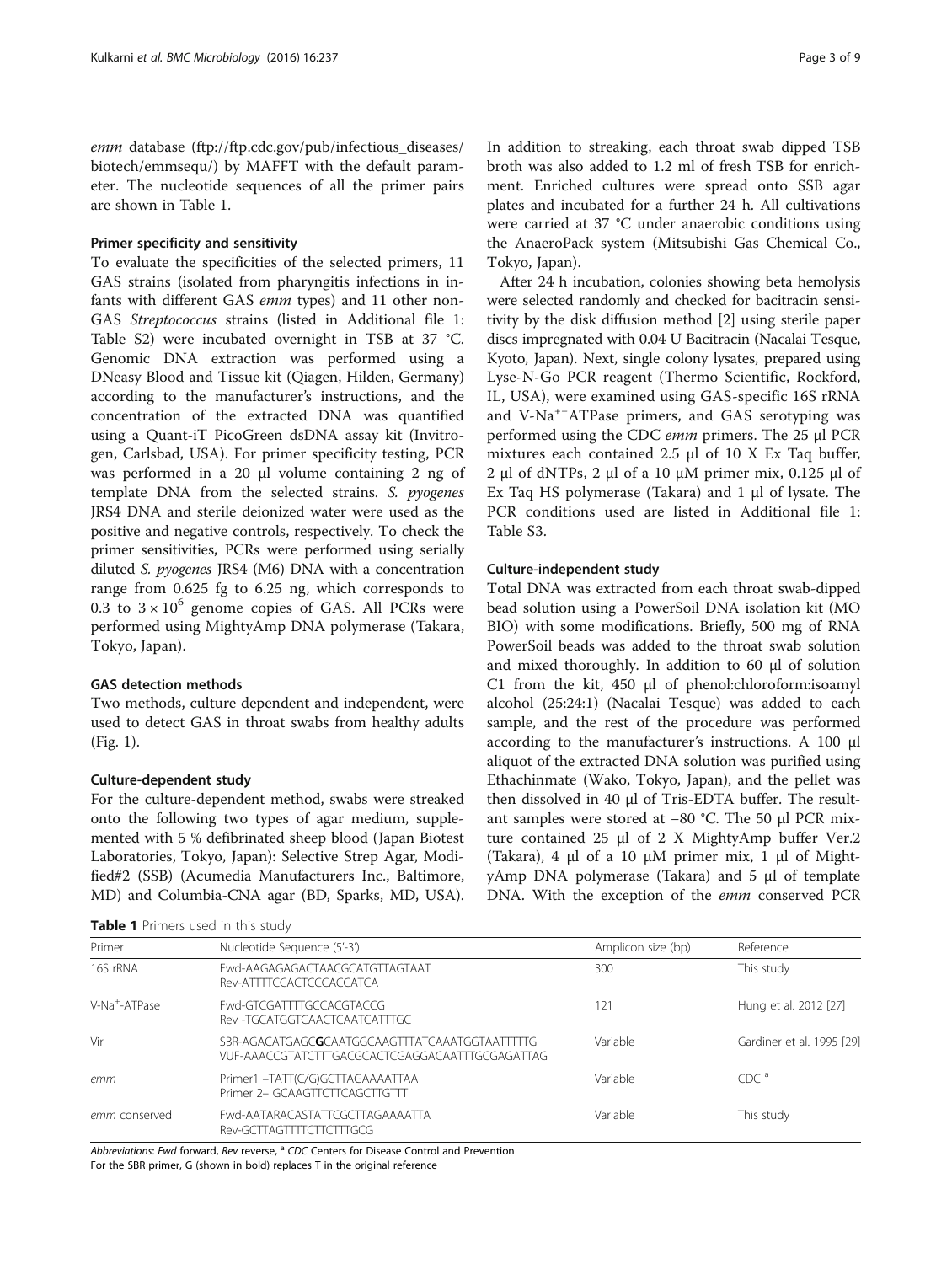<span id="page-3-0"></span>

 $(2<sup>nd</sup> nested PCR)$ , 0.5 µl of bovine serum albumin (New England BioLabs, Beverly, MA, USA) and 5 μl of 5 M Betaine (Sigma-Aldrich, St Louis, MO, USA) were added to all other PCR mixtures. S. pyogenes JRS4 DNA and sterile deionized water were used as the positive and negative controls, respectively. The PCR conditions used for each primer pair are listed in Additional file [1:](#page-6-0) Table S3. PCR products were analyzed by electrophoresis on 2 % agarose gels with ethidium bromide staining.

For emm sequencing, 5 <sup>μ</sup>l of each nested PCR product was checked using agarose gel electrophoresis. After confirmation of the desired amplicon, the remaining PCR product was run on a 2 % agarose gel and stained with SYBR safe DNA gel stain (Invitrogen). Amplicons ranging from 800 to 2000 bp were extracted from gels and purified using a NucleoSpin® Gel PCR Clean-Up kit (Macherey-Nagel, Düren, Germany), and then cloned into a pGEM-T vector (Promega, Medison, WI). The cloned PCR products were sequenced using M13 primers and the 3130 Genetic Analyzer (Applied Biosystems). The sequences obtained were referred to the CDC database to check the emm types ([http://www2a.cdc.gov/ncidod/bio](http://www2a.cdc.gov/ncidod/biotech/strepblast.asp) [tech/strepblast.asp\)](http://www2a.cdc.gov/ncidod/biotech/strepblast.asp).

## Results

## Primer sensitivity and specificity

We used species-specific primers for detection of GAS from throat swab samples from healthy adults. The specificities of the 16S rRNA and V-Na<sup>+</sup>-ATPase primers were evaluated initially using bacterial DNA extracted from 11 different *emm*-type GAS strains and 11 other

streptococcal species. Both primer pairs showed positive results for the GAS strains and did not cross-react with the other non-target streptococcal species (Fig. [2\)](#page-4-0). The emm gene, which is a well-defined virulence GAS gene, encodes an antiphagocytic surface determinant, and emm typing is used widely in epidemiological surveillance of GAS [[31\]](#page-7-0). To acquire emm-type information directly from the throat swabs, we designed new emm primers for nested PCR to enhance the efficiency of the subsequent analysis. However, nested emm PCR showed limited specificity in the samples we tested (data not shown). This result might be caused by cross reactivity with other streptococcal species and/or human DNA in the throat swab samples. The detection limit of all the primers was examined using serially diluted S. pyogenes JRS4 DNA (Fig. [3\)](#page-4-0). Except for the V-Na<sup>+</sup>-ATPase primers, 16S rRNA, *vir* and the new *emm* primers detected 6.25 fg of GAS DNA. This result indicates that all the primers have sufficiently high sensitivities to detect even low abundance GAS populations in samples.

## GAS isolation by culture-dependent methodology

Selective culture media were used for better isolation of GAS from the swab samples. Additionally, we used strict anaerobic conditions during culture for effective recovery of GAS and for reducing aerobic commensal bacteria loads [\[32](#page-7-0)–[34\]](#page-8-0). Among the 148 samples, GAS was isolated from five of them (3.4 %) (Fig. [4a\)](#page-5-0). This rate is similar to those of earlier GAS carriage reports in healthy adults [[6, 7\]](#page-7-0). All isolates were bacitracin sensitive and PCR positive using GAS-specific 16S rRNA and V-Na<sup>+</sup>-ATPase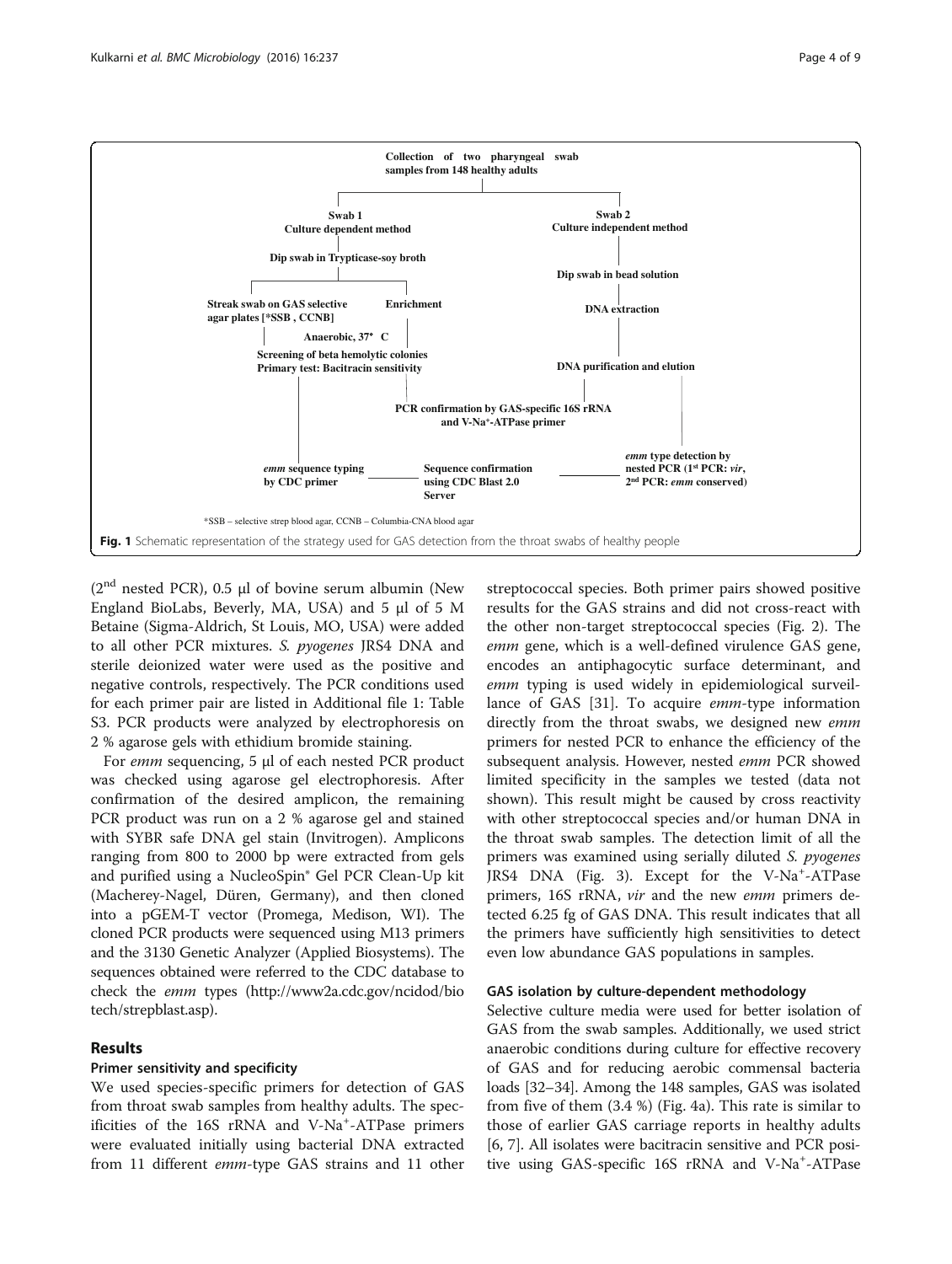<span id="page-4-0"></span>

primers. The *emm* types were analyzed by *emm* sequence typing and by comparison with the sequences in the CDC emm database: tmduSH - emm58.16, tmdu302 - emm81, tmdu618 - emm28, tmdu1312-emm106, and tmdu1326 emm106.

GAS DNA detection by culture-independent methodology Culture-independent molecular methods can detect microorganisms directly from DNA and RNA extracted from environmental and clinical samples [\[19](#page-7-0), [22](#page-7-0), [23](#page-7-0), [35](#page-8-0)]. We used a DNA-based PCR method to gain better insight into the presence of GAS in healthy adults. As described above and shown in Fig. [4a](#page-5-0), GAS was isolated in only 3.4 % of the samples by the culture-dependent method. In contrast, of the 148 throat swabs, GAS DNA was detected in 146 (98.6 %) samples using PCR with

both 16S rRNA and V-Na<sup>+</sup>-ATPase primer pairs (Fig. [4b](#page-5-0)). To exclude the possibility of the primer sets crossreacting with other DNA sequences in vivo, the homologies of 50 random 16S rRNA and V-Na<sup>+</sup>-ATPase amplicon sequences were confirmed by BLAST analysis against S. pyogenes. The 98.6 % detection rate is much higher than those of conventional standard culture methods. To determine the emm types, nested PCR using emm-conserved region primer pairs was performed following vir typing. Among the 146 samples, the following emm types were identified in 25 of them (16.9 %) by sequence analysis (Fig. [4b](#page-5-0)): *emm* 58.16 ( $n = 13$ ), emm106.0 ( $n = 3$ ), emm81.0 ( $n = 2$ ), emm6.52 ( $n = 3$ ), and emm4.0  $(n = 1)$  $(n = 1)$  $(n = 1)$  (Fig. [5,](#page-5-0) Additional file 1: Table S4). Notably, three samples  $(n = 3)$  with both emm58.16 and emm6.52 were detected.

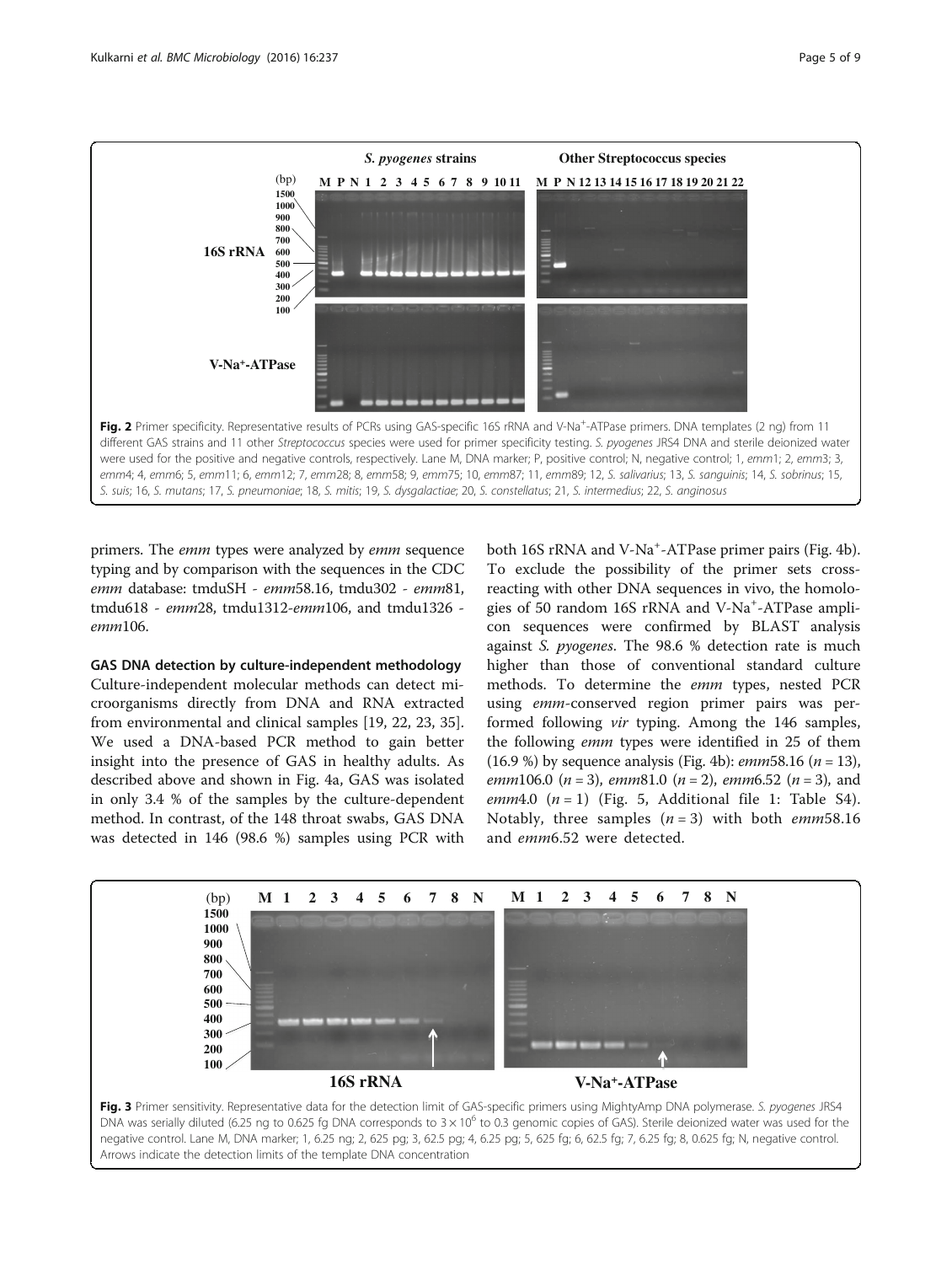<span id="page-5-0"></span>

## **Discussion**

In clinical and environmental microbiology, rapid and accurate identification of microorganisms is extremely important. Amplification of 16S rRNA and other conserved genes using species-specific primers has now been established as a promising molecular detection method. For rapid detection of GAS from patients, several species-specific primers have been designed and their efficiencies evaluated in previous studies [[36](#page-8-0)–[39](#page-8-0)].

Here we evaluated the use of species-specific primers to detect the presence of GAS DNA in throat swab samples from healthy adults based on culture-independent methods. We tested 148 samples using GAS-specific primers targeting 16S rRNA and V-Na<sup>+</sup>-ATPase genes. The ability of the 16S rRNA V2 region to differentiate common Staphylococcal and Streptococcal pathogens was demonstrated by Chakravorty et al. [[15\]](#page-7-0), and the V2 region was also used as a marker to identify S. pyogenes, S. agalactiae and S. pneumoniae in Psoriatic arthritis patients [[40](#page-8-0)]. Also, a study based on simultaneous detection of the causative agent of community-acquired pneumonia demonstrated the reliability of the pathogenspecific 16S rRNA molecular beacon probe for detection of GAS [[41\]](#page-8-0). In the Streptococcus genus, V-Na<sup>+</sup>-ATPase has only been found in S. *pyogenes* and S. *pneumoniae* [[42\]](#page-8-0), and Hung et al. reported the reliability of the V-Na + -ATPase primer set for GAS identification [\[27\]](#page-7-0). The 16S rRNA and V-Na + −ATPase primer sets used in the present study were validated to ensure their high specificities and sensitivities and their effectiveness at detecting the small amount of GAS DNA present in the human throat. Here, the majority of the adults tested were positive for the presence of GAS DNA (146 of 148, 98.6 %) by PCR screening. The GAS DNA carriage rate observed in this study is the highest reported for a healthy population. However, because the 'healthy'

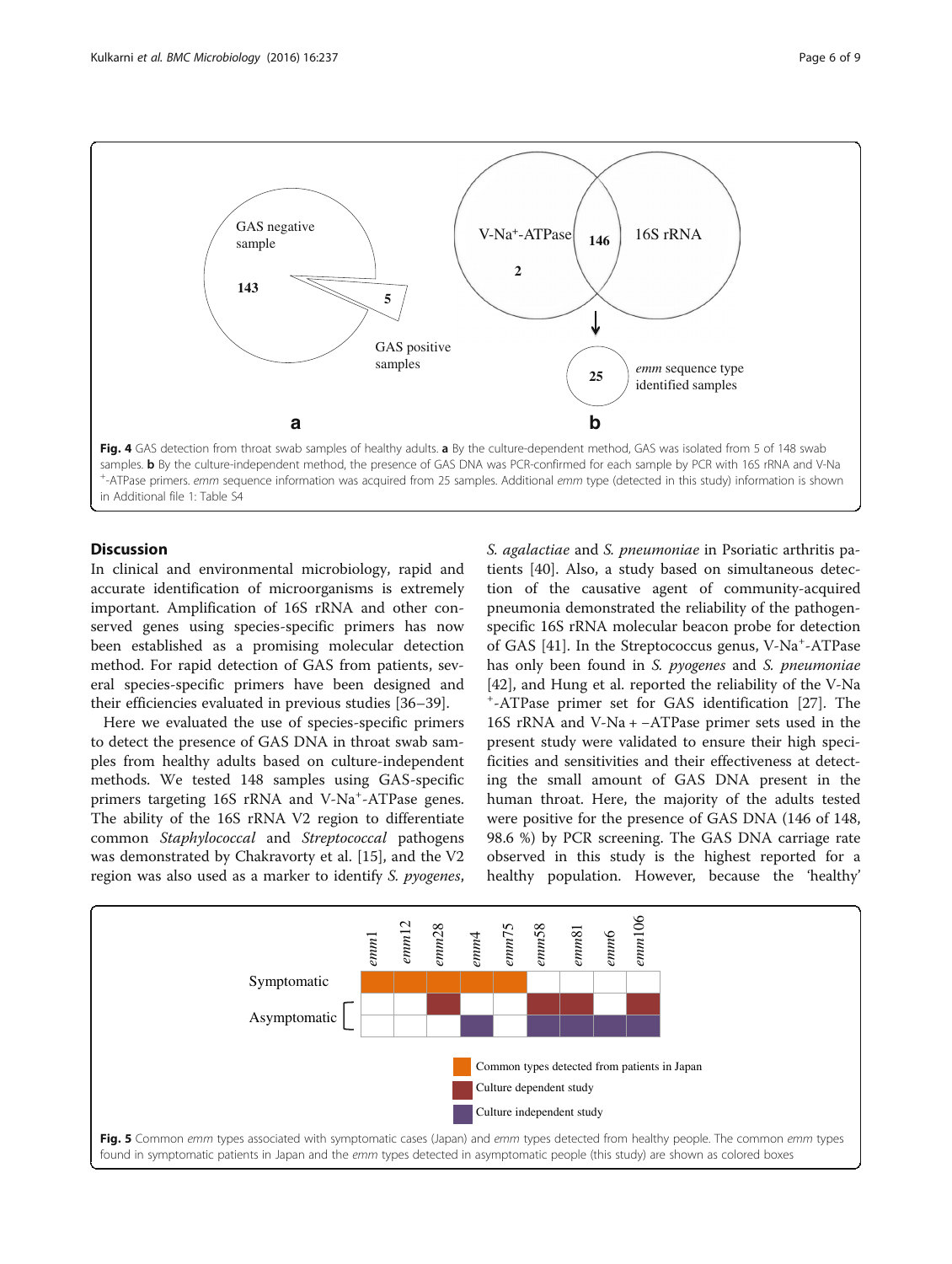<span id="page-6-0"></span>participants in the present study belonged to a university dental faculty they were occupationally associated with patients, making frequent exposure to GAS via respiratory droplets a possibility for them. It will be interesting for future studies to analyze samples from healthy people from non-health care settings alongside samples from health-care professionals. Nevertheless, these results suggest that culture-independent methods should be considered when seeking comprehensive understanding of the presence of GAS in healthy hosts.

To be confident about the results obtained by both detection methods (culture-dependent and cultureindependent), we must contemplate why a detection rate difference was observed between them. First, asymptomatic bacterial infections are maintained by a low replication rate, which controls bacterial growth and promotes bacterial survival in hostile environments [[3](#page-7-0)]. Because such populations contain small numbers of bacteria, it is difficult to isolate them from commensal-rich environmental samples, while cultureindependent methods can easily detect such populations. Second, to overcome physicochemical stress in normal healthy body niches, many pathogens adapt to a VBNC state (e.g., *Vibrio cholerae* and *Escherichia coli*) [[12](#page-7-0)]. Previous studies have each revealed the presence of a small subpopulation of GAS in a VBNC state under stress conditions [[43, 44\]](#page-8-0), and such bacteria are only traceable by culture-independent methods. Another possibility that may account for the different detection rate between the two methods is the presence of GAS in biofilms, where the hidden population might be difficult to eradicate post-infection and can remain protected from host immunity. Such populations make bacterial isolation difficult, but they can be detected easily by cultureindependent methods [\[35](#page-8-0), [45](#page-8-0)–[47\]](#page-8-0).

However, DNA-based PCR methods cannot distinguish between dead and viable bacteria, and this may lead to overestimation of bacterial numbers [[48, 49](#page-8-0)]. Therefore, with culture-independent methods, we cannot rule out the presence of residual DNA from recent bacterial exposure or recurrent pharyngeal GAS carriage. To confirm the presence of an active population of asymptomatic GAS would require further evaluation based on total RNA extraction from throat swab samples or use of propidium monoazide to distinguish live from dead bacteria in DNA-based PCR methods [\[50](#page-8-0)]. Despite this issue, our results still shed light on GAS carriage, and the primers used in this study will be useful for future analysis of GAS prevalence.

For monitoring GAS strain diversity, an important cell surface virulence factor, the M-protein encoding emm gene, has been used successfully over the last two decades, because its hypervariable 5'-end makes it suitable for this purpose [[31\]](#page-7-0). Therefore identification of emm types is important for keeping track of the clonal spread associated with GAS infections. Here, to investigate emm-

type information, we designed a new primer pair and obtained emm sequence information from 16.4 % (25/148) samples. Interestingly, three samples possessed two different emm types, a result rarely reported [\[51\]](#page-8-0). In Japan, the major emm types associated with symptomatic GAS infections are emm1, emm12, emm4, emm28, and emm75  $[52 [52-$ [55](#page-8-0)]. Here, we detected emm58, emm106, emm81, and emm6 types from healthy people. Even though emm58 is not commonly found in worldwide studies, there are some reports regarding this *emm* type in Japan (which is mainly associated with skin infections) and India [[53](#page-8-0)–[57\]](#page-8-0). These results indicate that unique *emm* types might be associated with GAS carriage in healthy people (Fig. [5](#page-5-0)).

A major drawback of the emm detection method was its limited specificity resulting from the emm and/or emm-like genes that are present in many streptococcal species [[58\]](#page-8-0), as well as the nonspecific amplification of human DNA in the samples. Although there is clearly a need to consider removing human DNA from samples to increase the specificity of this assay, we believe that our study was partially successful in obtaining emm information by the culture-independent method, a finding not reported in earlier PCR-based studies [[36](#page-8-0), [38](#page-8-0)–[41](#page-8-0)].

## Conclusions

In this study, we investigated the presence of GAS in throat swab samples from healthy adults in Japan using culture-dependent and culture-independent methods using species-specific primers. The GAS isolation rate was consistent with previous studies; however, cultureindependent detection by conserved GAS-specific primers confirmed the presence of GAS DNA in the majority of healthy adults [Fig. [4](#page-5-0)]. These results suggest that not only school-age children, but also healthy adults can serve as GAS carriers. Culture-independent methods should be considered when seeking comprehensive understanding of the presence of GAS in healthy hosts. The GAS-specific primers (16S rRNA and V-Na<sup>+</sup>-ATPase) used in this study can be considered useful tools for PCRs aimed at estimating the maximum potential of GAS carriage in people.

## Additional file

[Additional file 1: Table S1.](dx.doi.org/10.1186/s12866-016-0858-5) Samples collected from healthy adults. Table S2. GAS and other streptococcal isolates used for checking the specificities of all the primers used in this study. Table S3. The PCR conditions used for the culture-dependent and culture-independent studies. Table S4. The emm types detected in the samples, as determined by culture-independent and culture-dependent methods (XLS 48 kb)

#### Acknowledgments

We gratefully acknowledge the participating student and teacher volunteers for their time.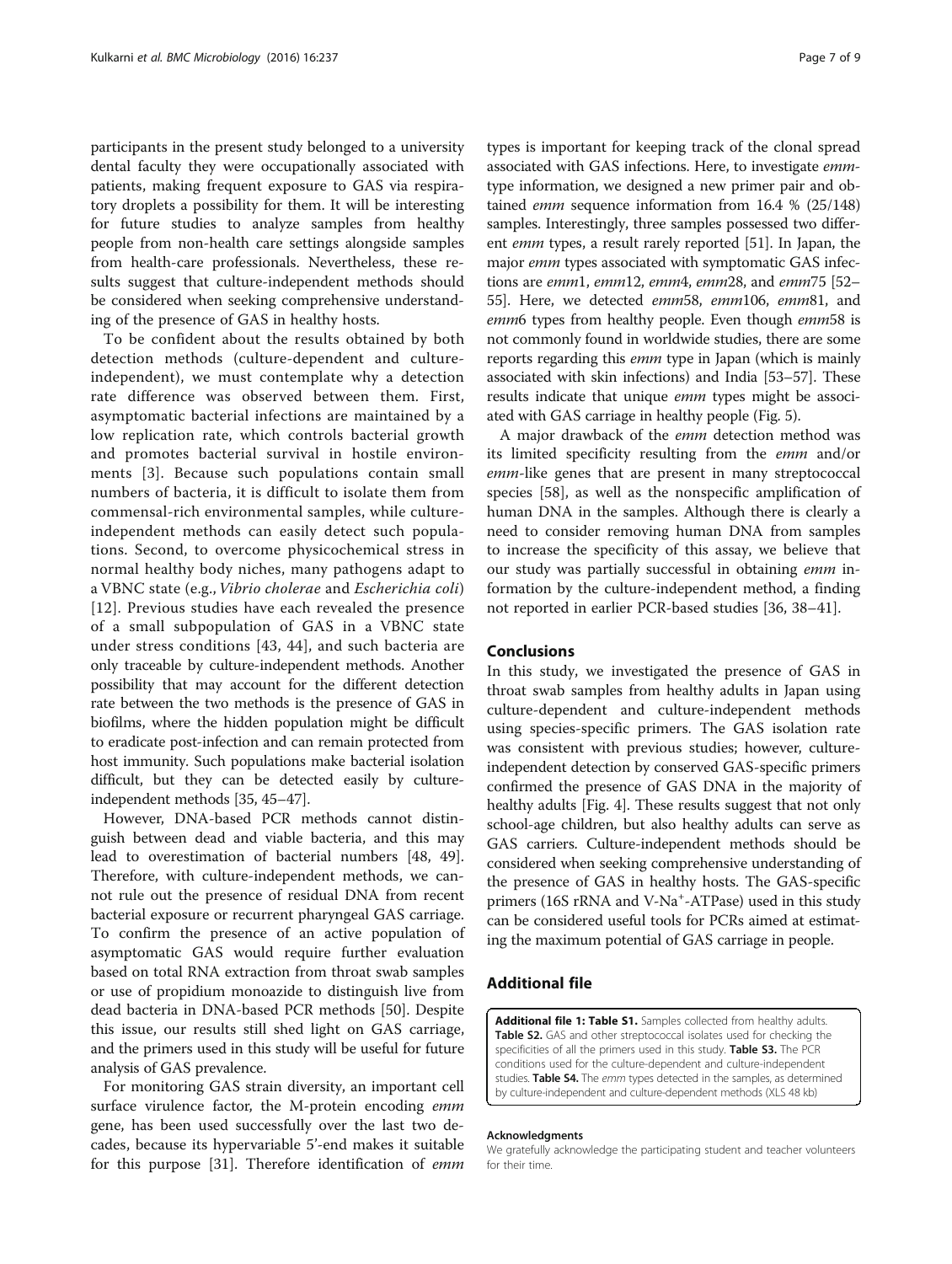#### <span id="page-7-0"></span>Funding

This study was supported by funding from the Ministry of Education, Culture, Sports, Science and Technology, Japan (MEXT), under KAKENHI Grant Numbers 25713060, 15 K15675, 16H05501, 16H05830 and 221S0002.

#### Availability of data and materials

All the data supporting our findings are contained within the article and supplementary material in Additional file [1](#page-6-0).

#### Authors' contributions

TK carried out the experiment work, analyzed the data, and wrote the manuscript. FM participated in the study design, analyzed the data, secured the funding, and helped to revise the manuscript. CA, TN, KM and IN edited the manuscript. All authors have read and approved the final manuscript.

#### Competing interests

The authors declare that they have no competing interests.

#### Consent for publication

Not applicable.

#### Ethics approval and consent to participate

Ethical permission for this study was approved by Tokyo Medical & Dental University, Tokyo (No. 936). All participants were voluntary and each supplied informed consent.

#### Author details

<sup>1</sup>Department of Molecular Craniofacial Embryology, Graduate School of Medical and Dental Sciences, Tokyo Medical and Dental University, Tokyo 113-8510, Japan. <sup>2</sup>Department of Microbiology, Graduate School of Medicine, Kyoto University, Kyoto 606-8501, Japan.

## Received: 26 July 2016 Accepted: 1 October 2016 Published online: 11 October 2016

#### References

- Bessen DE. Population biology of the human restricted pathogen, Streptococcus pyogenes. Infect Genet Evol. 2009;9(4):581–93.
- 2. Bisno AL, Gerber MA, Gwaltney Jr JM, Kaplan EL, Schwartz RH. Practice guidelines for the diagnosis and management of group A streptococcal pharyngitis. Clin Infect Dis. 2002;35(2):113–25.
- 3. Waldetoft KW, Raberg L. To harm or not to harm? On the evolution and expression of virulence in group A streptococci. Trends Microbiol. 2014;22(1):7–13.
- 4. Balaji K, Thenmozhi R, Prajna L, Dhananjeyan G, Pandian SK. Comparative analysis of emm types, superantigen gene profiles and antibiotic resistance genes among Streptococcus pyogenes isolates from ocular infections, pharyngitis and asymptomatic children in south India. Infect Genet Evol. 2013;19:105–12.
- 5. Gunnarsson RK, Holm SE, Soderstrom M. The prevalence of beta hemolytic streptococci in throat specimens from healthy children and adults Implications for the clinical value of throat cultures. Scand J Prim Health Care. 1997;15(3):149–55.
- 6. Levy RM, Leyden JJ, Margolis DJ. Colonisation rates of Streptococcus pyogenes and Staphylococcus aureus in the orthopharynx of a young adult population. Clin Microbiol Infect. 2005;11(2):153–5.
- 7. Wood DN, Weinstein KE, Podbielski A, Kreikemeyer B, Gaughan JP, Valentine S, et al. Generation of metabolically diverse strains of Streptococcus pyogenes during survival in stationary phase. J Bacteriol. 2009;191(20):6242–52.
- Beres SB, Richter EW, Nagiec MJ, Sumby P, Porcella SF, Deleo FR, et al. Molecular genetic anatomy of inter- and intraserotype variation in the human bacterial pathogen group A Streptococcus. Proc Natl Acad Sic USA. 2006;103(18):7059–64.
- 9. Grant SS, Hung DT. Persistent bacterial infections, antibiotic tolerance, and the oxidative stress response. Virulence. 2013;4(4):273–83.
- 10. Janda JM, Abbott SA. Culture-independent diagnostic testing: have we opened Pandora's box for good? Diagn Microbiol Infect Dis. 2014;80(3):171–6.
- 11. Rogers GB, Caroroll MP, Bruce KD. Studying bacterial infections through culture-independent approaches. J Med Microbiol. 2009;58(Pt 11):1401–18.
- 12. Ramamurthy T, Ghosh A, Pazhani GP, Shinoda S. Current perspectives on viable but non-culturable (VBNC) pathogenic bacteria. Front Public Health. 2014;2:103.
- 13. Cronquist AB, Mody RK, Atkinson R, Besser J, D'Angelo MT, Hurd S, et al. Impacts of culture-Independent diagnostic practices on public health surveillance for bacterial enteric pathogens. Clin Infect Dis. 2012;54(S5):S432–9.
- 14. Frank DN, Spiegelman GB, Davis W, Wagner E, Lyons E, Pace NR. Culture-Independent molecular analysis of microbial constituents of the healthy human outer ear. J Clin Microbiol. 2003;41(1):295–303.
- 15. Chakravorty S, Helb D, Burday M, Connell N, Alland D. A detailed analysis of 16S ribosomal RNA gene segments for the diagnosis of pathogenic bacteria. J Microbiol Methods. 2007;69(2):330–9.
- 16. Dickson EM, Riggio MP, Macpherson L. A novel species-specific PCR assay for identifying Lactobacillus fermentum. J Med Microbiol. 2005;54(Pt 3):299–303.
- 17. Matsuki T, Watanabe K, Tanaka R, Fukuda M, Oyaizu H. Distribution of Bifidobacterial species in human intestinal microflora examined with 16S rRNA-gene-targeted species-specific primers. Appl Environ Microbiol. 1999;65(10):4506–12.
- 18. Matsuki T, Watanabe K, Fujimoto J, Takada T, Tanaka R. Use of 16S rRNA gene-targeted group-specific primers for real-time PCR analysis of predominant bacteria in human feces. Appl Environ Microbiol. 2004;70(12):7220–8.
- 19. Mcgaevey JA, Miller WG, Sanchez S, Stanker L. Identification of bacterial populations in dairy wastewaters by use of 16S rRNA gene sequences and other genetic markers. Appl Environ Microbiol. 2004;70(7):4267–75.
- 20. Mincer T, Fenical W, Jensen P. Culture-dependent and culture-independent diversity within the obligate marine Actinomycete Genus Salinispora. Appl Environ Microbiol. 2005;71(11):7019–28.
- 21. Walter J, Hertel C, Tannock GW, Lis CM, Munro K, Hammes WP. Detection of Lactobacillus, Pediococcus, Leuconostoc, and Weissella species in human feces by using group-specific PCR primers and denaturing gradient gel electrophoresis. Appl Environ Microbiol. 2001;67(6):2578–85.
- 22. Chaban B, Musil KM, Himsworth CG, Hill JE. Development of cpn60-based real-time quantitative PCR assays for the detection of 14 Campylobacter species and application to screening of canine fecal samples. Appl Environ Microbiol. 2009;75(10):3055–61.
- 23. Dutta S, Chatterjee A, Dutta P, Rajendran K, Roy S, Pramanik KC, et al. Sensitivity and performance characteristics of a direct PCR with stool samples in comparison to conventional techniques for diagnosis of Shigella and enteroinvasive Escherichia coli infection in children with acute diarrhea in Calcutta. Indian J Med Microbiol. 2001;50(8):667–74.
- 24. Grehan M, Tamotia G, Robertson B, Mitchell H. Detection of Helicobacter colonization of the murine lower bowel by genus-specific PCR-denaturing gradient gel electrophoresis. Appl Environ Microbiol. 2002;68(10):5164–6.
- 25. Hansen BM, Hendriksen B. Detection of Enterotoxic Bacillus cereus and Bacillus thuringiensis strains by PCR analysis. Appl Environ Microbiol. 2001;67(1):185–9.
- 26. Salotra P, Sreenivas G, Pogue GP. Development of a species-specific PCR assay for detection of Leishmania donovani in clinical samples from patients with Kala-Azar and Post-Kala-Azar dermal Leishmaniasis. J Clin Microbiol. 2001;39(3):849–54.
- 27. Hung GC, Nagamine K, Bingjie L, Shyh-Ching L. Identification of DNA signatures suitable for use in development of real-time PCR assays by whole-genome sequence approaches: Use of Streptococcus pyogenes in a pilot study. J Clin Microbiol. 2012;50(8):2770–3.
- 28. Katoh K, Misawa K, Kuma K, Miyata T. MAFFT: a novel method for rapid multiple sequence alignment based on fast Fourier transform. Nucleic Acids Res. 2002;30(14):3059–66.
- 29. Gardiner D, Hartas J, Currie B, Mathews JD, Kemp DJ, Sriprakash KS. Vir typing: A long-PCR typing method for Group A Streptococci. PCR Methods Appl. 1995;4(5):288–93.
- 30. Gardiner DL, Goodfellow AM, Martin DR, Sriprakash KS. Group A Streptococcal Vir types are M-protein gene (emm) sequence type specific. J Clin Microbiol. 1998;36(4):902–7.
- 31. Steer AC, Law I, Matatolu L, Beall BW, Carapetis JR. Global emm type distribution of group A streptococci: systematic review and implications for vaccine development. Lancet Infect Dis. 2009;9(10):611–6.
- 32. Kellogg JA. Suitability of throat culture procedures for detection of group A streptococci and as reference standards for evaluation of streptococcal antigen detection kits. J Clin Microbiol. 1990;28(2):165–9.